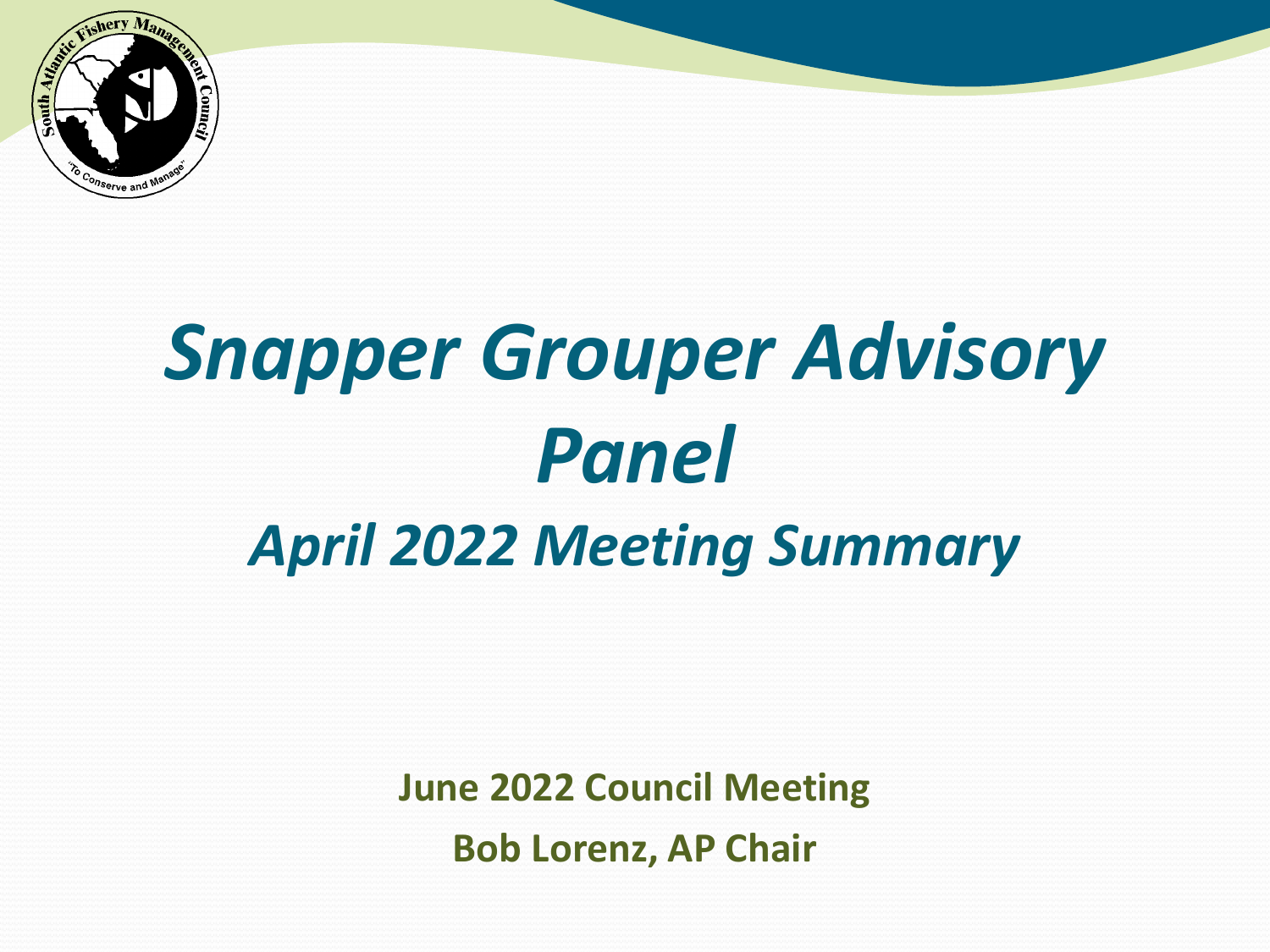

## **Amendment 35: Release Mortality Reduction and Red Snapper**

#### **Recommendation:**

• Overriding opinion of the AP is that red snapper are recovered, highly abundant, and not in need of further restrictions. Instead, the Council should be exploring ways to increase retention of red snapper without reducing access.

#### **Requested Feedback**

- Snapper grouper fishery seasonality and depths
	- Area-, sector-, and target species-specific
	- Generally, deeper fishing in summer and shallower fishing in winter
		- Depths considered "deep water" ranged from >100 feet to >200 feet
- Targeted species when red snapper encountered
	- Area- and sector-specific
	- Common target species for multiple areas: black sea bass, gray triggerfish, vermilion snapper, greater amberjack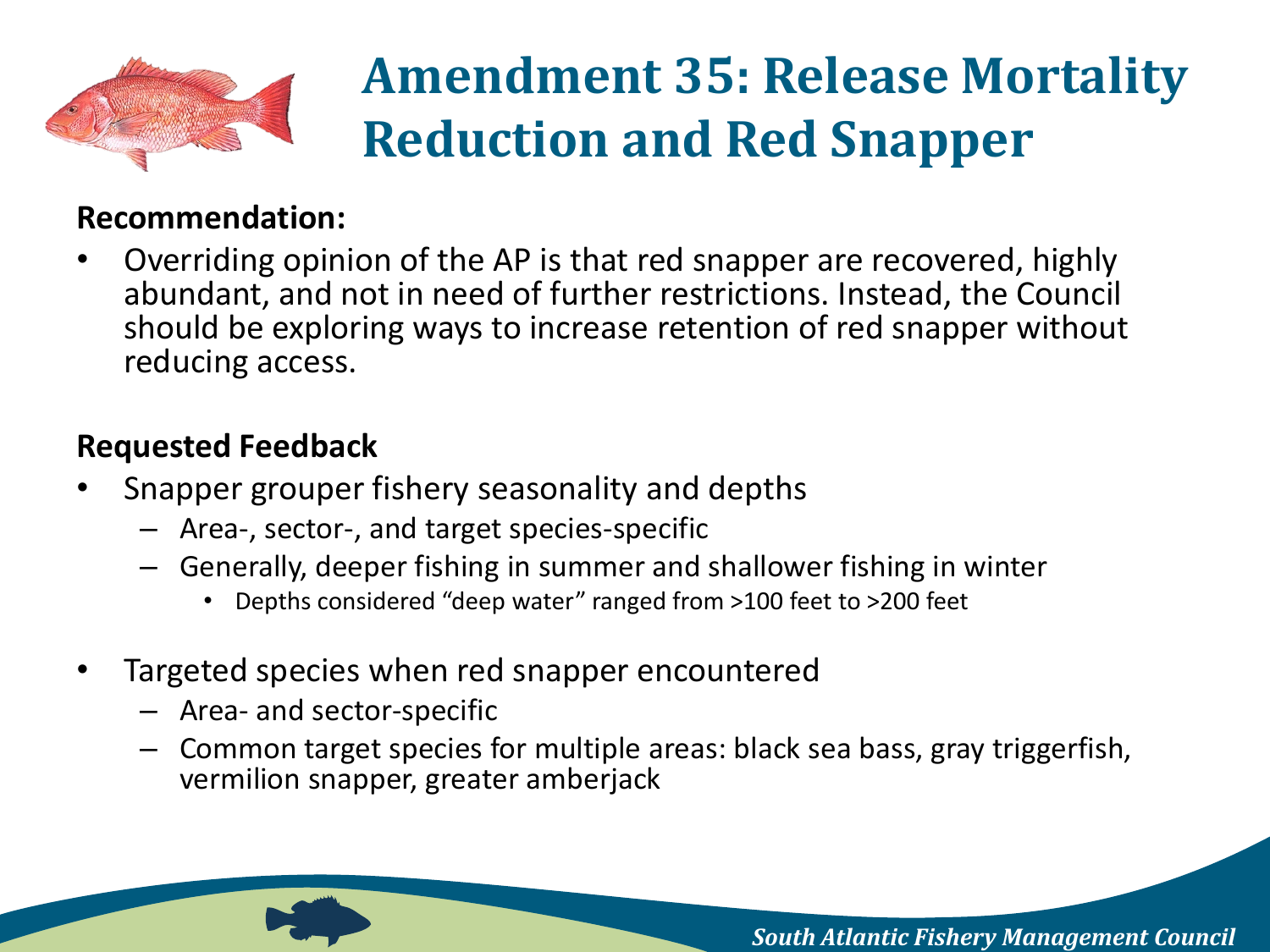

## **Amendment 35: Release Mortality Reduction and Red Snapper**

### **Requested Feedback:**

- Critical times of year for target species
	- Area-, sector-, and target species-specific
		- Winter (Dec-February) is critical for black sea bass in multiple areas
	- AP expressed little interest in reducing access to target species to increase retention of red snapper
- Critical areas/depths
	- Many AP members felt area or depth-based closures should not be considered
	- Stated critical areas:
		- Shallow water access needed in S Florida during winter
		- Some suggestion of bottom closures at depths >120 feet during the Shallow Water Grouper Closure (Jan-April)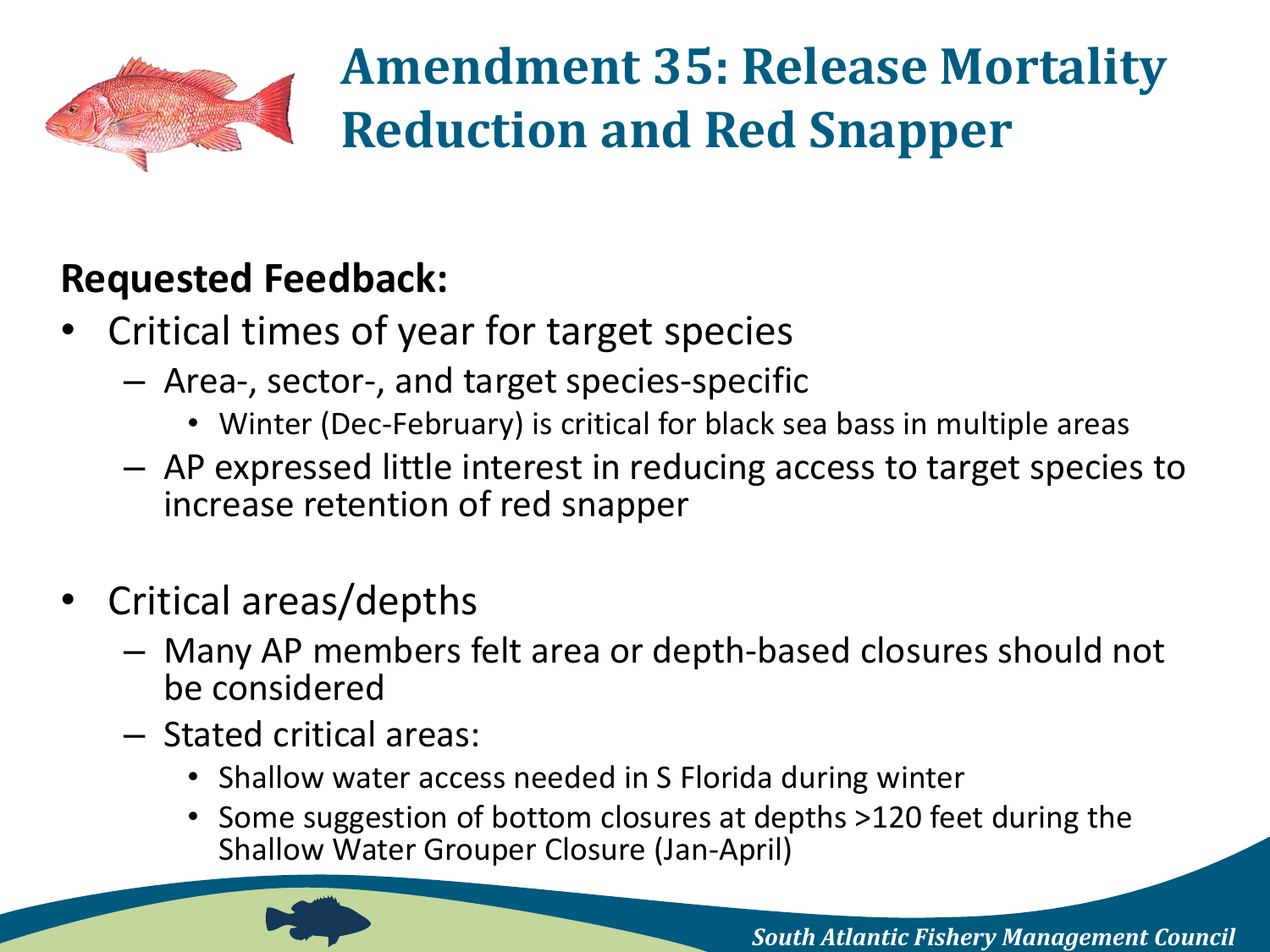

## **Amendment 35: Release Mortality Reduction and Red Snapper**

#### **Additional comments:**

- Investigate how effort would be expected to change if bag limit were increased during open season
- Possible consideration of different timing of the red snapper recreational season
	- Current season in peak spawning
	- Earlier season could reduce population before the summer SG fishery, reducing out of season encounters when rec effort is highest
- Gear modifications
	- Single hook rigs (seasonal) (Priority: 1)
	- Jigs (with size or no live bait requirements) (Priority: 2)
	- Weak hooks, large hooks, short leaders
	- Consider best "bang for buck" and possibly coupling gear restriction with hot spot rather than complete closure
- **Exclude commercial fishery from discard-reducing measures and exclude recreational for-hire component from seasonal or spatial closures**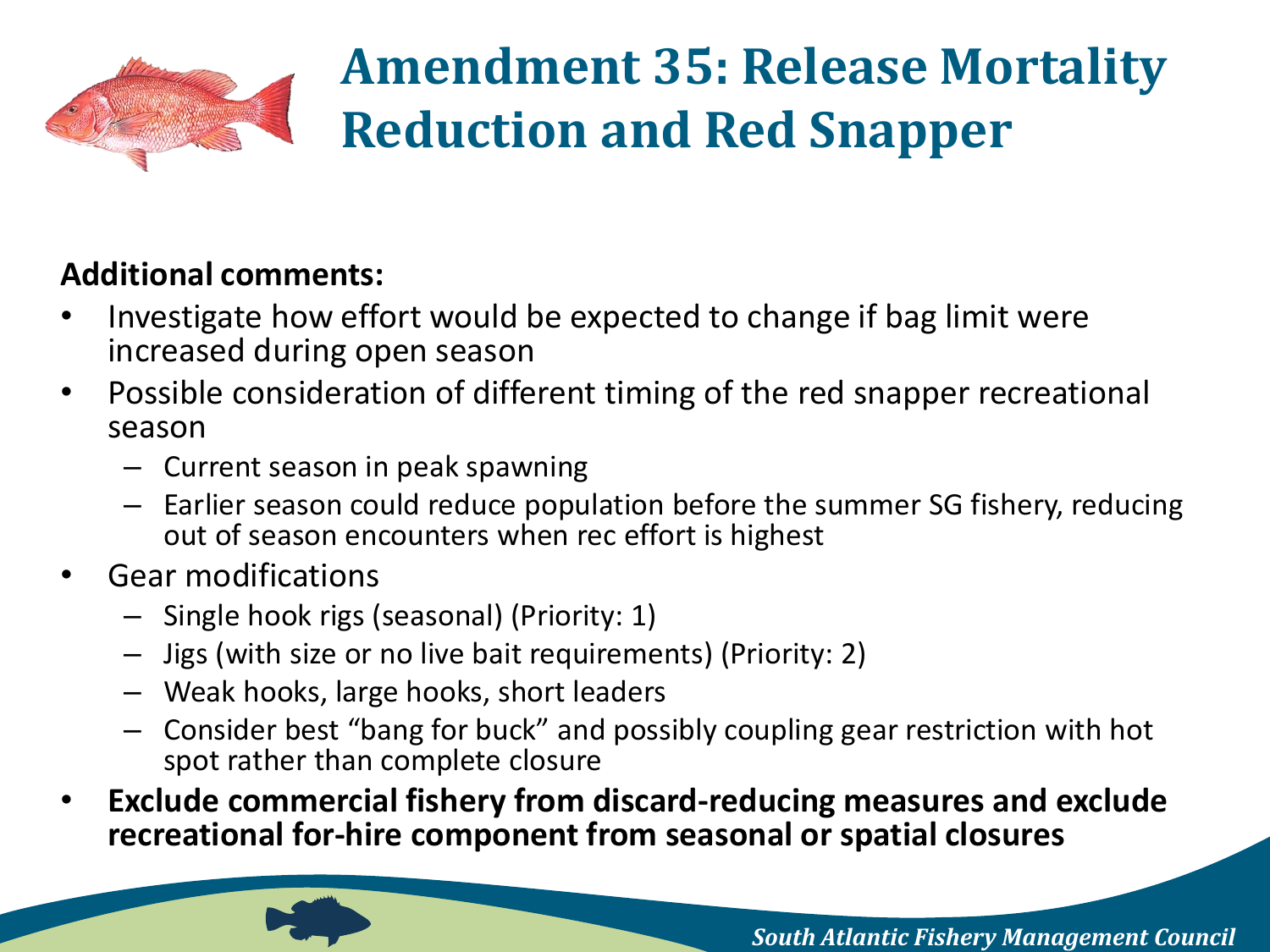

**Amendment 53: Gag**

#### **Recommendations**

- **Action 1 (Rebuilding Plan):** Private sector needs to be defined for gag to have a better chance of rebuilding.
- **Sub-Action 4a (Commercial Trip Limit):** Preferred either Alt. 3 (300 lbs) or Alt. 4 (400 lbs)
- **Sub-Action 4b (Commercial Spawning Season Closure):** Some members were in favor of an additional spring month
- **Sub-Action 5a (Recreational Vessel Limit):** Recommends Alt. 3 (4 fish per vessel) or Alt. 4 (6 fish per vessel)
- **Sub-Action 5b (Recreational Spawning Season Closure):** Some members were in favor of an additional spring month, however other others noted that it's crucial for the charter boats to have access May 1.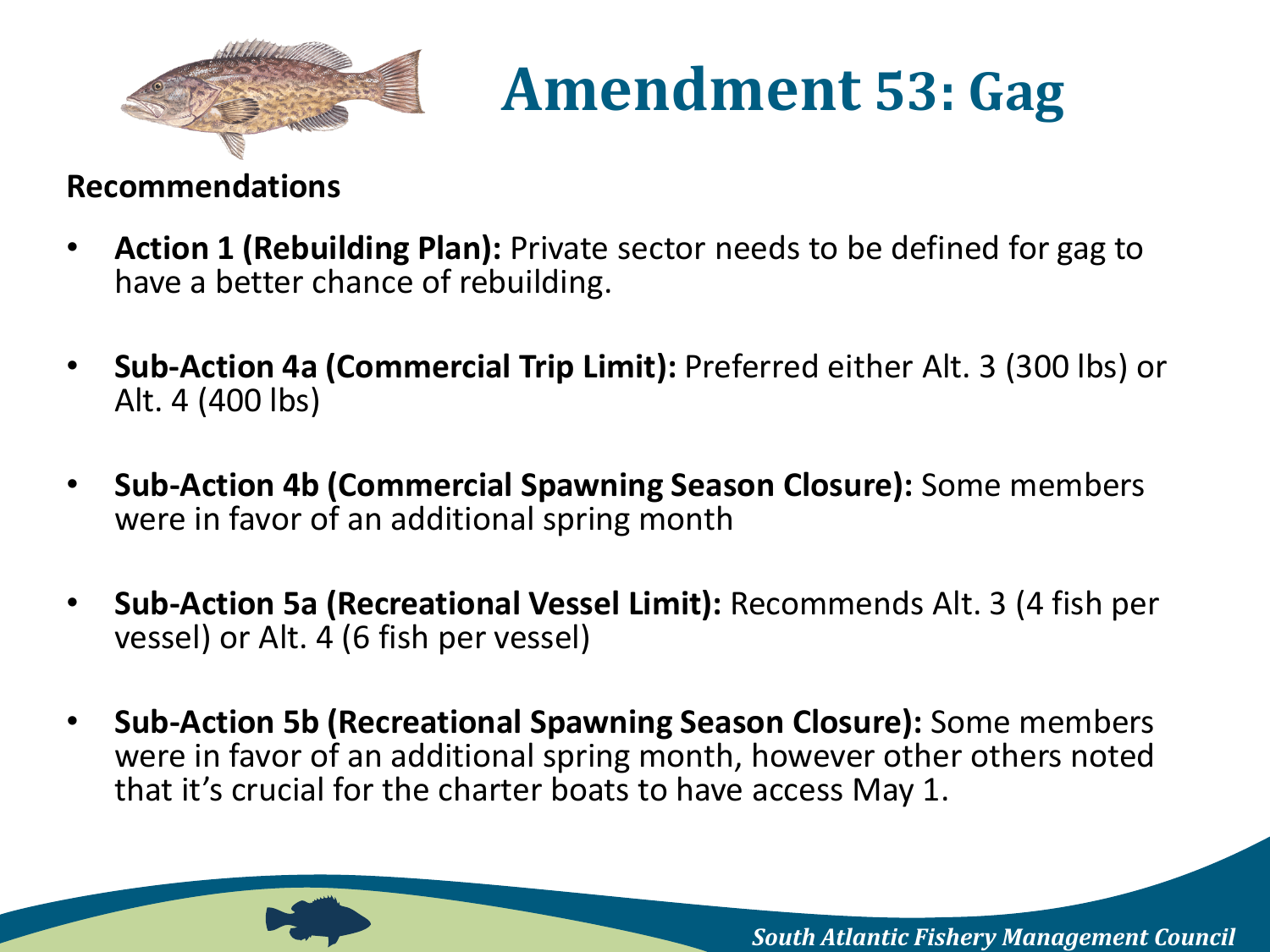

**Recommendations**

**Action 1 (Golden Tilefish ABC and Catch Levels) Action 2 (Golden Tilefish Sector Allocations and ACLs):**

- Clarify that catch levels are dependent on when the amendment is implemented.
- Continued concern about uncertainty of recreational data, especially for deepwater species, and improving technology that allows more people to access them.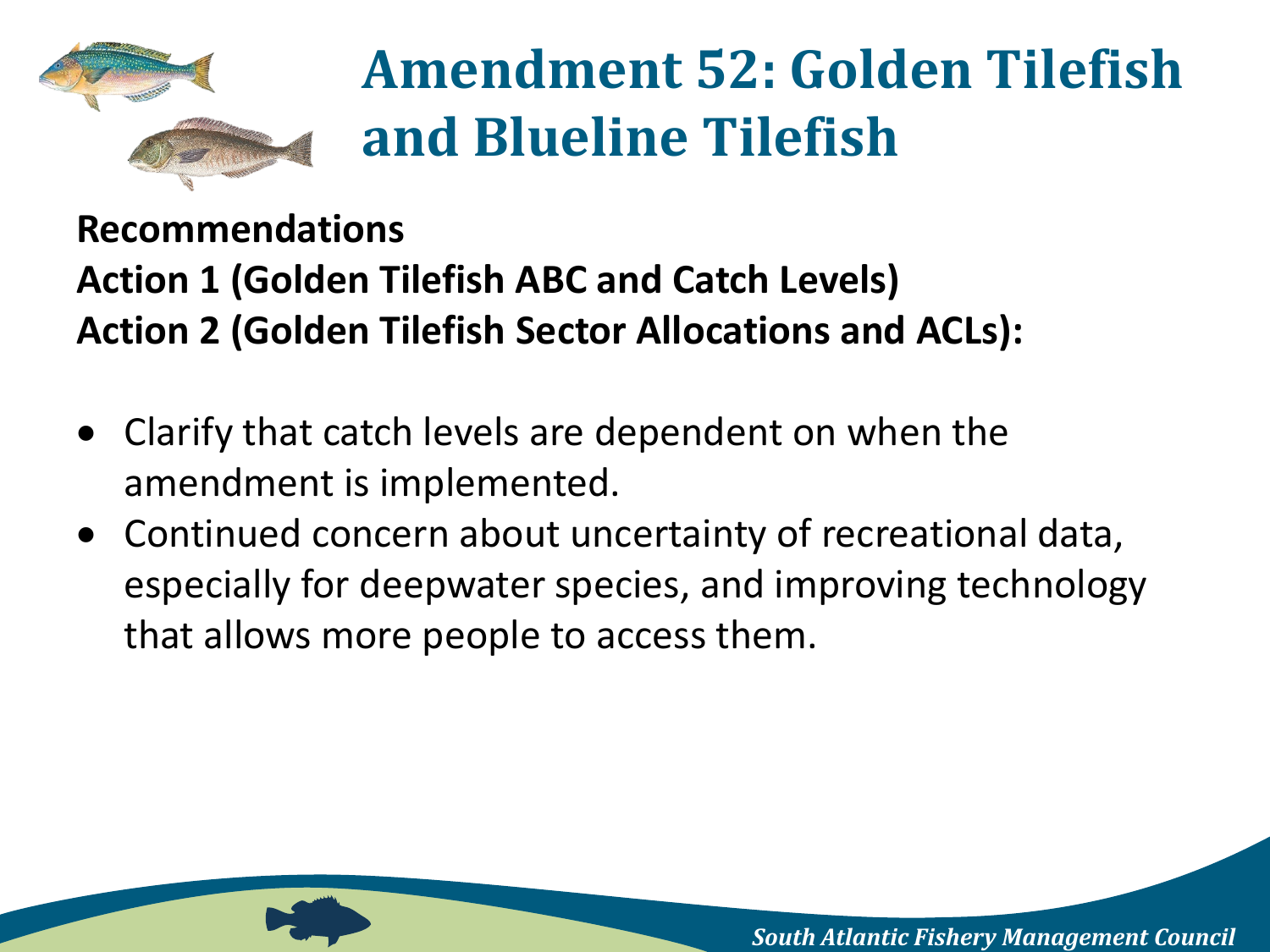

### **Recommendations Action 3 (Golden Tilefish Commercial Fishing Year):**

- Important for the market when Shallow Water Grouper are closed.
- Longline endorsement holders may benefit from a January 15 opening.
- Social benefits to families at the start of the year
- Extend fishing closer to Easter
- January 1 start date for the HL sector allows "head start" for the year.
- Consider HL endorsement in the future to address increased participation.

#### **MOTION: RECOMMEND THAT THE COMMERCIAL LONGLINE SECTOR OPEN ON JANUARY 15 (SUB-ALTERNATIVE 3A).**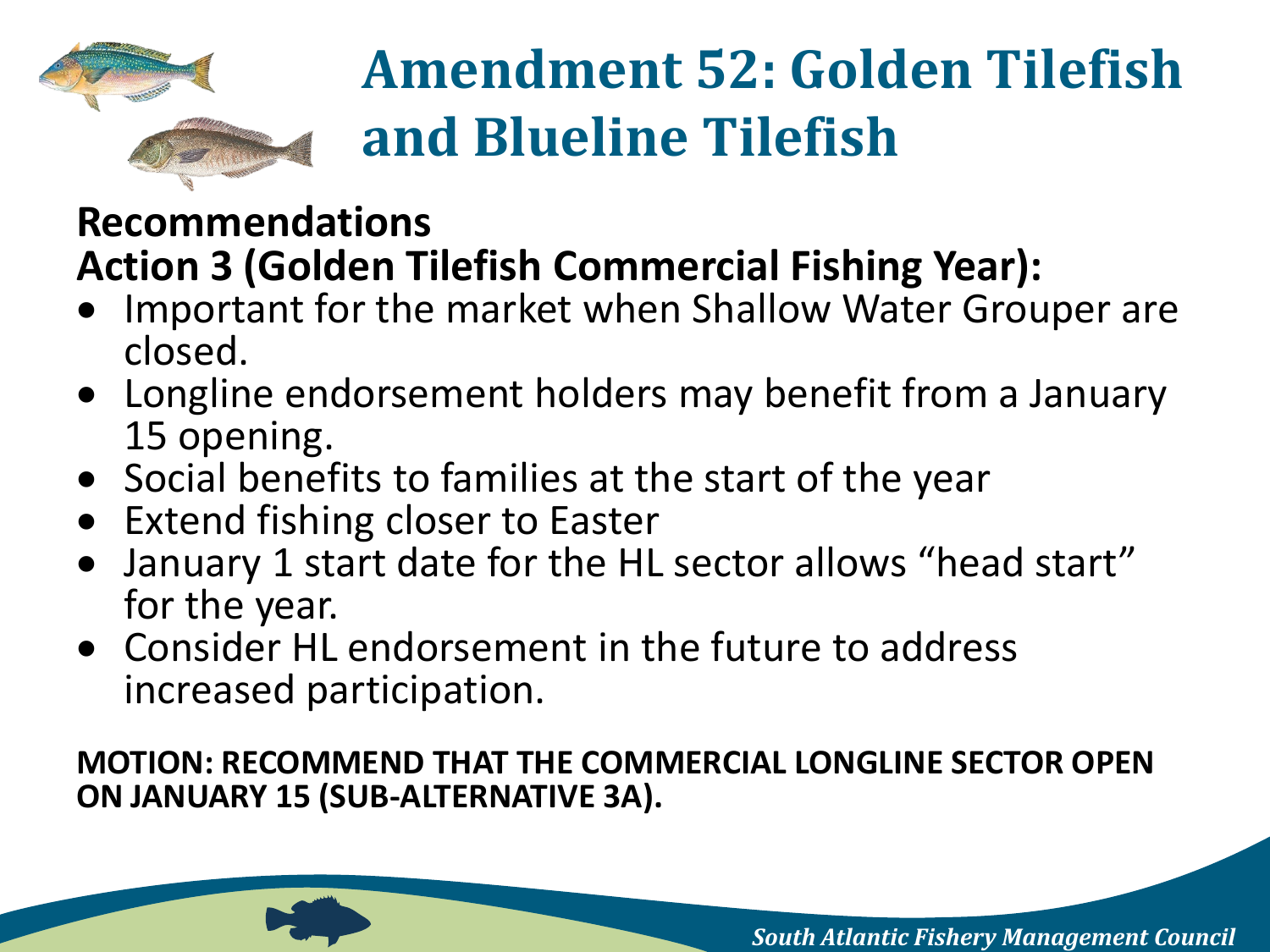

#### **Recommendations**

### **Action 4 (Golden Tilefish Incidental Trip Limit):**

- LL fishermen would like consideration of a bycatch allowance
- After LL fishing is over, there is bycatch of golden tilefish while fishing for yellow-edge grouper, sharks and wreckfish.
- Consider subtracting the bycatch allowance from the following year's LL quota
- Consider possible regional inequality in access (NC vs. FL)

**MOTION: RECOMMEND THAT THE COUNCIL CONSIDER CONVENING A MEETING OF THE LONGLINE ENDORSMENT HOLDERS TO EXPLORE WAYS TO ADDRESS THE BYCATCH ISSUE.**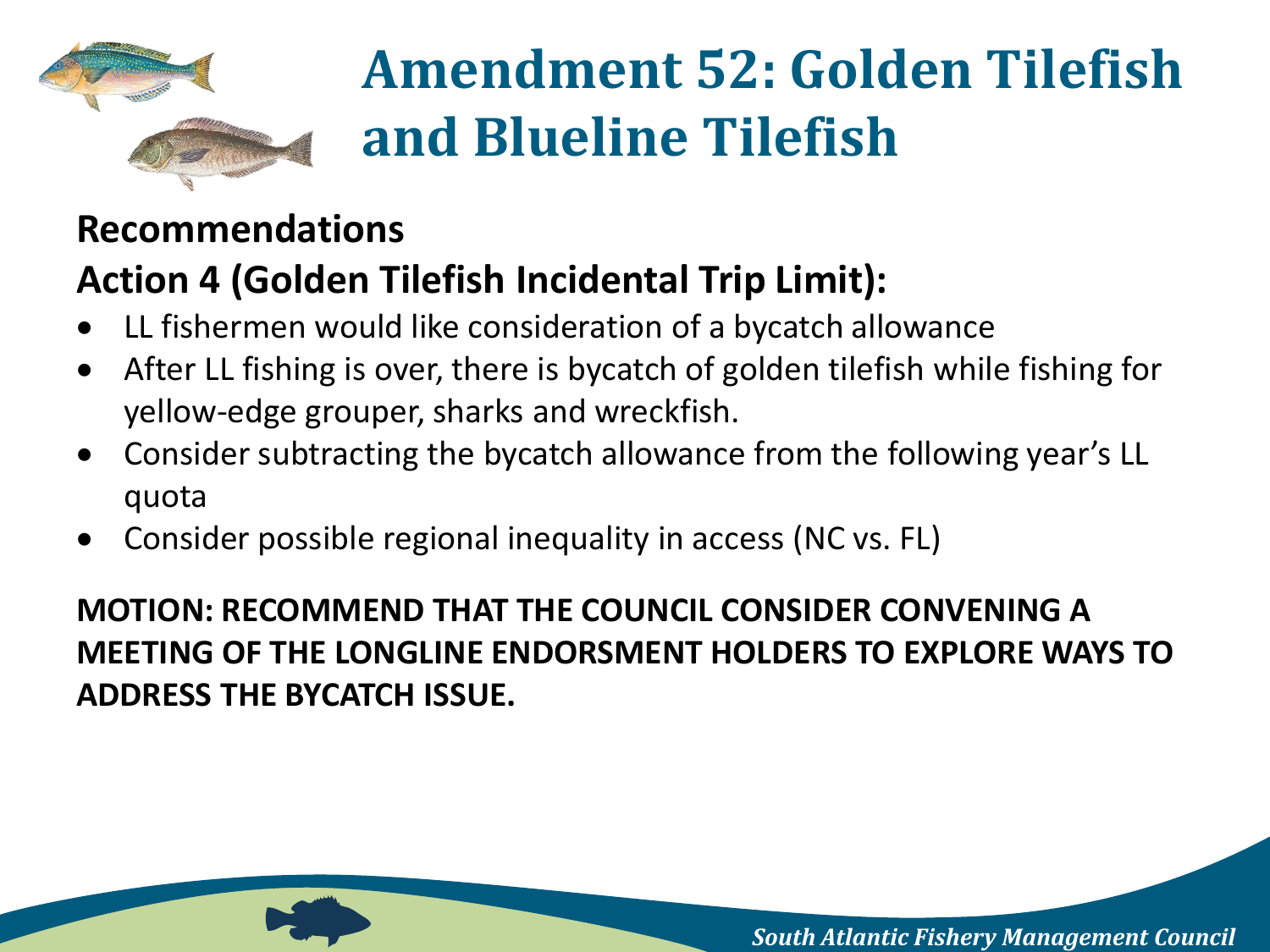

### **Recommendations Action 5 (Golden Tilefish Post-Season Recreational AMs)**

#### **MOTION: RECOMMEND ALTERNATIVE 2 AS PREFERRED**.

|               | <b>Trigger</b>                                                    | <b>Accountability Measure</b>                                                                                                                                                                                                                             |
|---------------|-------------------------------------------------------------------|-----------------------------------------------------------------------------------------------------------------------------------------------------------------------------------------------------------------------------------------------------------|
| Alternative 2 | Recreational landings exceed the<br>$\bullet$<br>recreational ACL | Recreational landings will be<br>monitored for a persistence in<br>increased landings and if deemed<br>necessary, reduce the length of<br>the recreational fishing season and<br>the recreational ACL by the<br>amount of the<br>recreational ACL overage |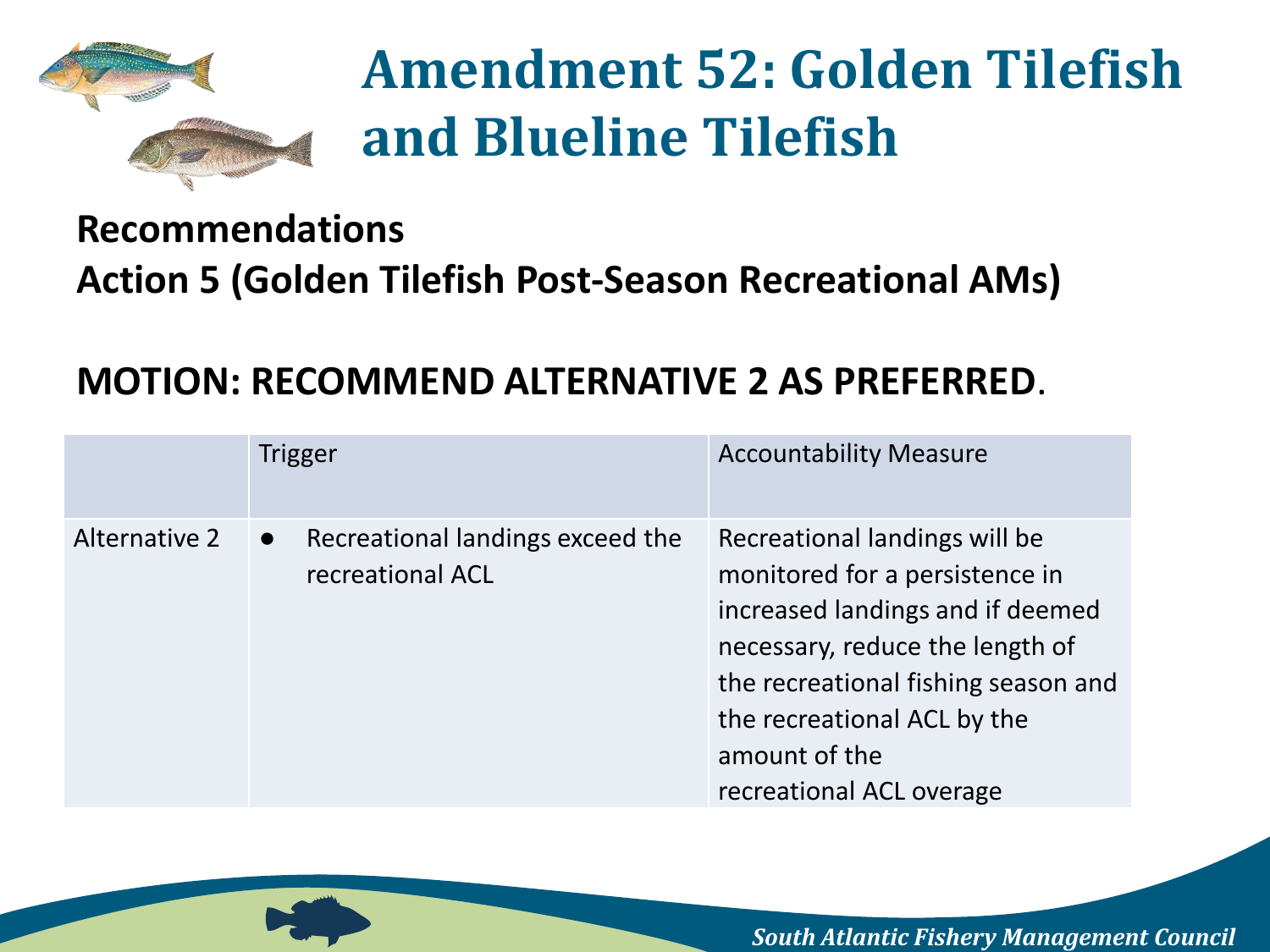

#### **Recommendations**

### **Action 6 (Blueline Tilefish Recreational Bag Limit):**

- Abundant North of Cape Hatteras in shallow water
- Eliminating possession by captain and crew is appropriate if needed and considering economic conditions or wait until after the stock assessment.
- Important species for the for-hire sector in northeastern NC when dolphin or tuna are not available.
- 3 per person with a maximum (18?)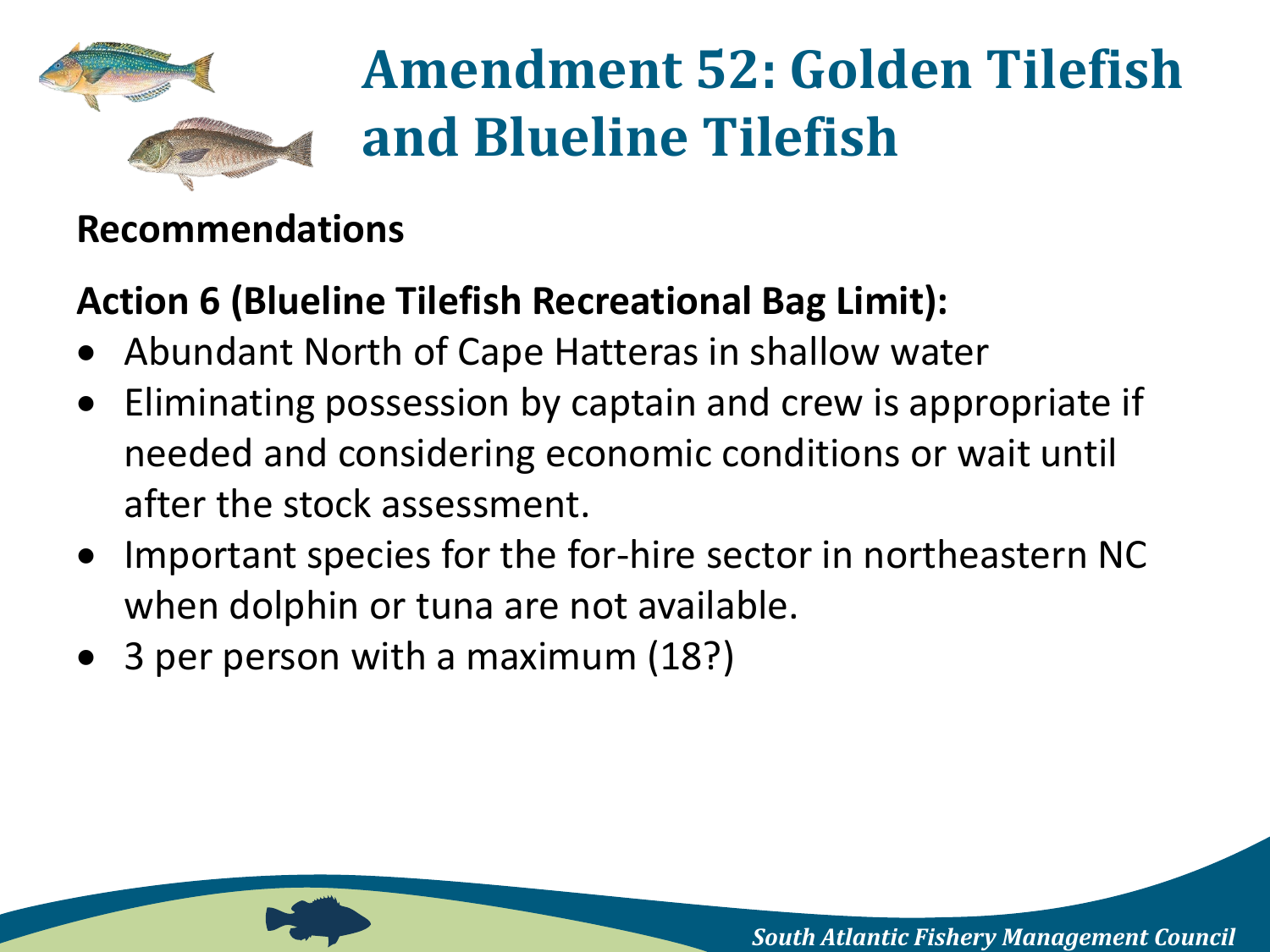

### **Recommendations Action 7 (Blueline Tilefish Recreational Season):**

• Continue to make the season coincide with the snowy grouper recreational season (alternative 4: May 1-June 30)

### **MOTION: RECOMMEND THE COUNCIL SELECT ALTERNATIVE 1 AS PREFERRED**.

**Alternative 1 (No Action).** Do not modify the blueline tilefish recreational season. The current recreational season is May 1- August 31.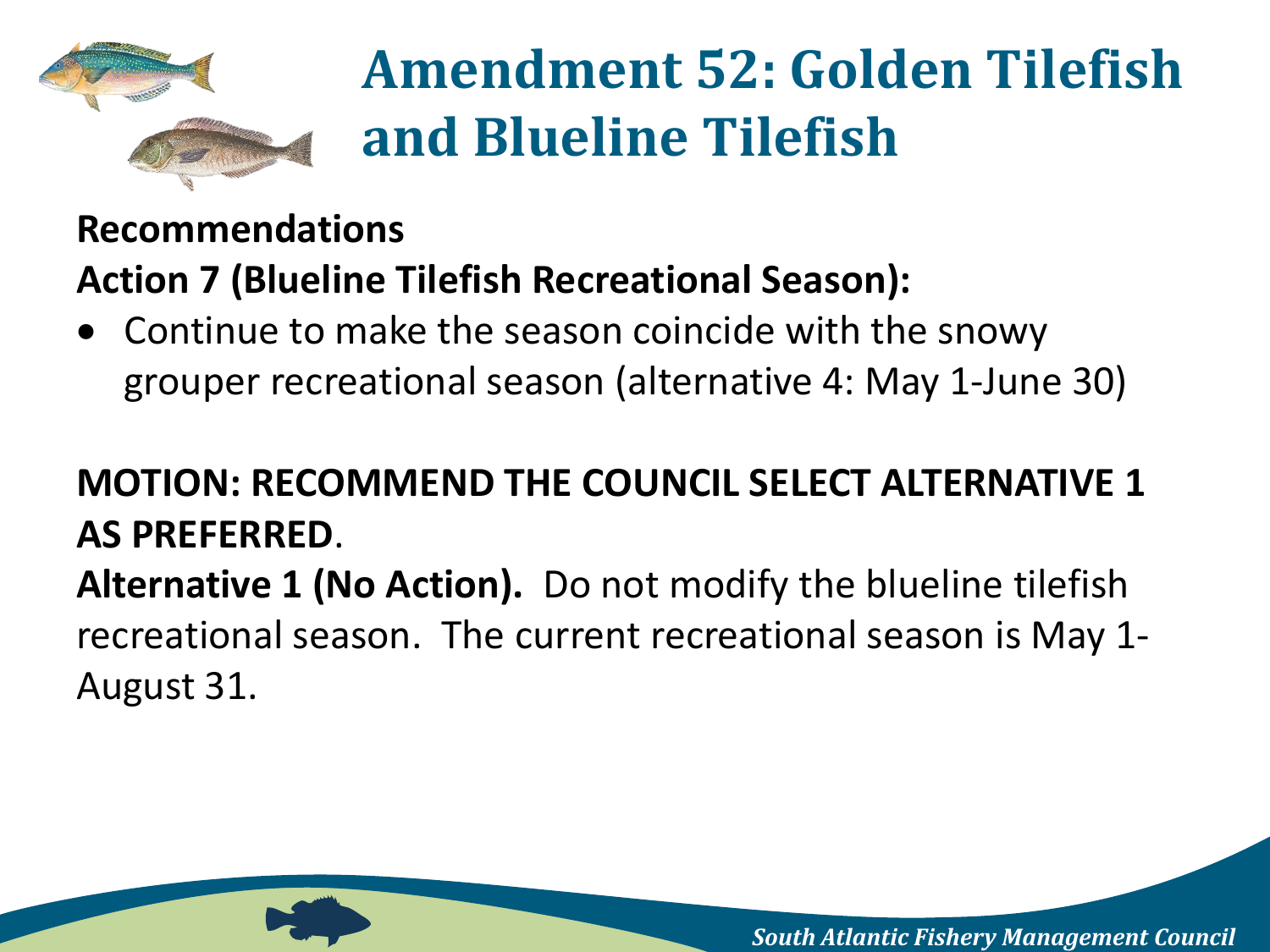

#### **Recommendations**

**Action 8 (Blueline Tilefish Post-Season Recreational AMs):**

### **MOTION: RECOMMEND THE COUNCIL SELECT ALTERNATIVE 2 AS PREFERRED**. **APPROVE BY AP (UNANIMOUS)**

|               | <b>Trigger</b>                                                    | <b>Accountability Measure</b>                                                                                                                                                                                                                          |
|---------------|-------------------------------------------------------------------|--------------------------------------------------------------------------------------------------------------------------------------------------------------------------------------------------------------------------------------------------------|
| Alternative 2 | Recreational landings exceed the<br>$\bullet$<br>recreational ACL | Recreational landings will be<br>monitored for a persistence in<br>increased landings and if deemed<br>necessary, reduce the length of<br>the recreational fishing season and<br>the recreational ACL by the amount<br>of the recreational ACL overage |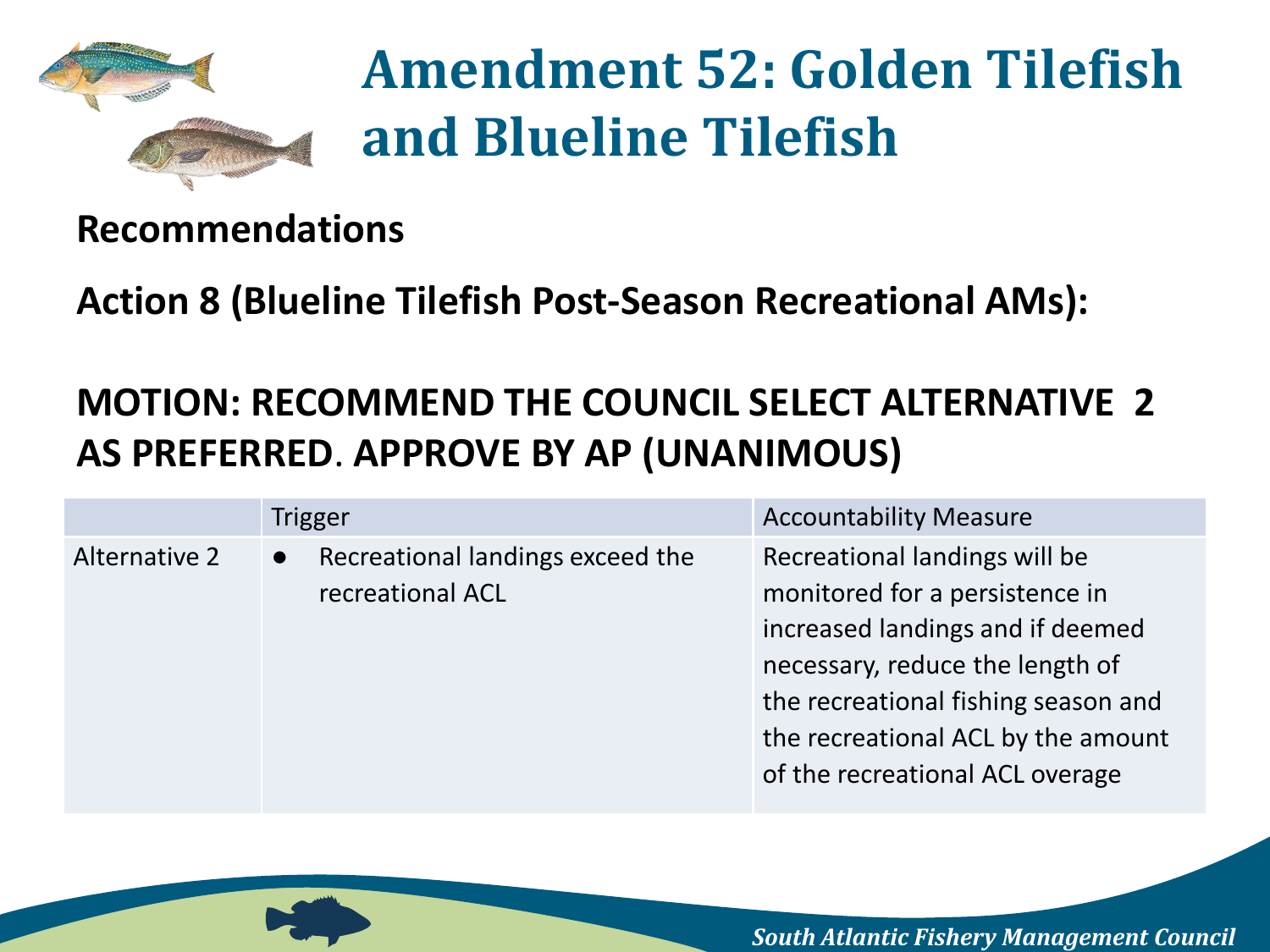

### **Recommendations**

### • **Action 3 (Commercial Trip Limit):**

- Prefers Alt. 1 (No Action, 200 lbs)
- Suggests the Council consider a higher trip limit

### • **Action 4 (Recreational Season):**

- ― Possible habitat overlap with golden and blueline tilefish
- ― Prefer snowy grouper to be open during the rec golden tilefish season
- ― 100% mortality rate used in assessment was inaccurate
- ― Increase deepwater best fishing practices education
- **Action 5 (Recreational AMs): approved motion to** add an alternative that would retain the in-season AM while removing the stock status trigger from the post-season AM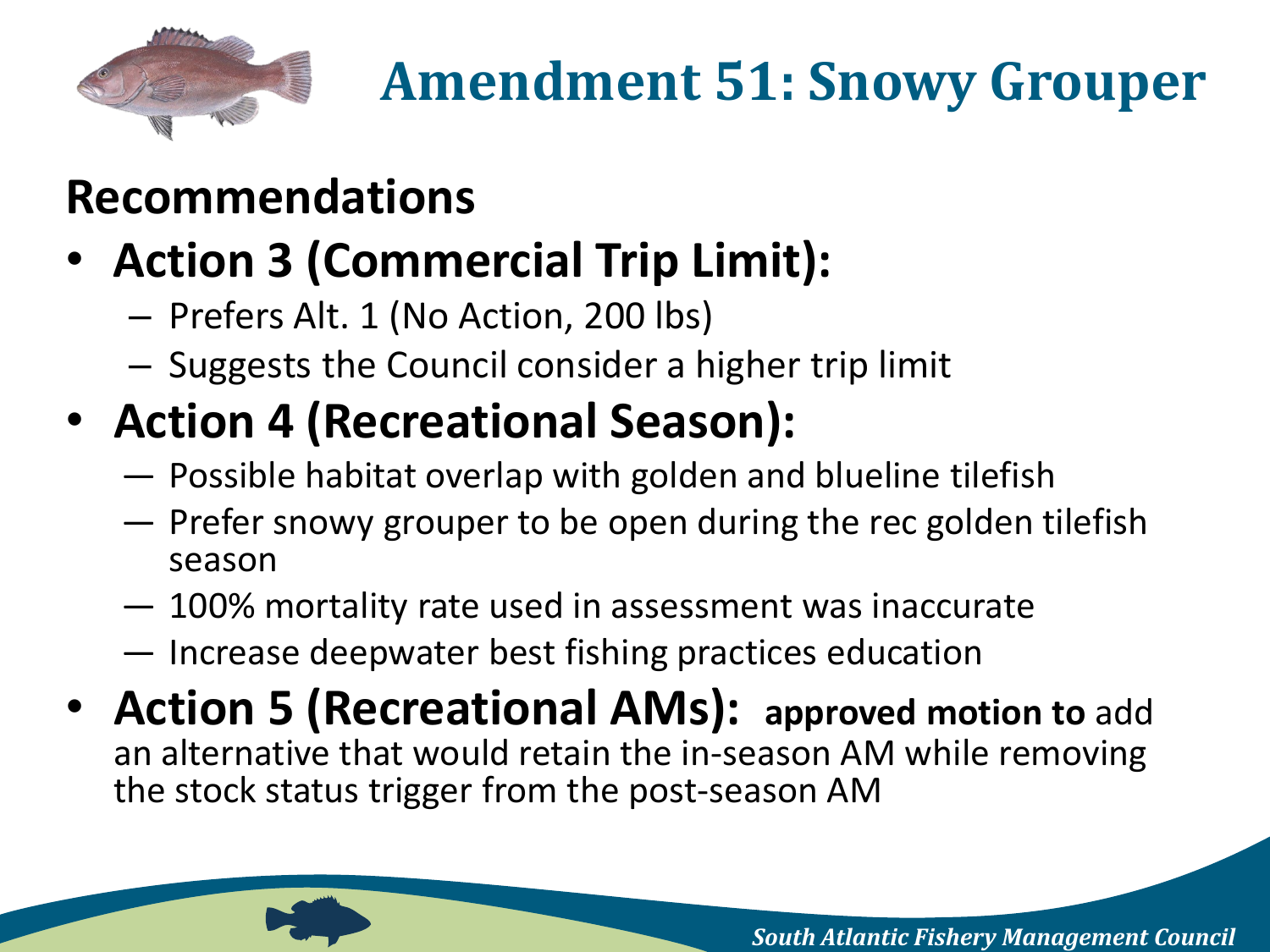

#### **Recommendations**

- **Action 1 –** Total ACL: 2,669,000 lbs (2026/2027+ ABC)
- **Action 2 –** Keep current sector allocation: 59.34% recreational and 40.66% commercial (**Alternative 1**)
- **Action 3 –** Keep current recreational minimum size limit: 28 inches (**Alternative 1**)
- **Action 4 –** Change the commercial minimum size limit to 34 inches
- **Action 5 –** Keep the current commercial trip limits for both commercial seasons (**Alternative 1**)
- **Action 6 –** Keep the April Spawning Closure as it currently is (**Alternative 1**)
- General consensus among the AP that the stock is not as healthy as the assessment indicates; maintain sustainability rather than increase harvest